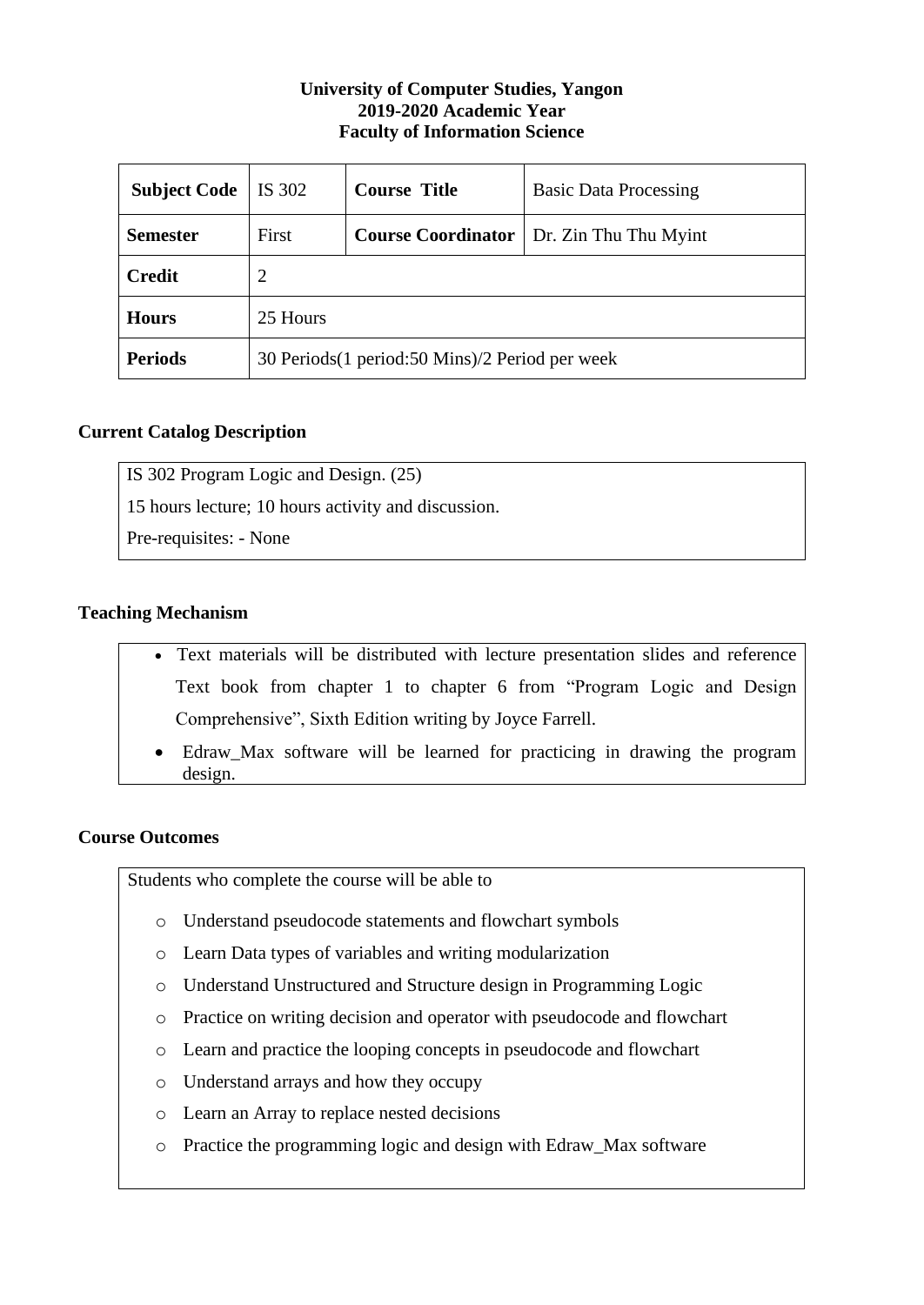|                 | <b>Relationship between Course</b><br><b>Outcomes and Program Outcomes</b><br>(S=Strong, M=Medium, W=Weak) | An ability to apply knowledge of computing and mathematics<br>appropriate to the discipline: | $\forall$<br>ability to analyze a problem, and identify and define the<br>computing<br>requirements<br>appropriate<br>$\overline{5}$<br>sii<br>solution | system,<br>An ability to design, implement and evaluate a computer-based<br>process, component,<br>$\alpha$ margoran to<br>meet desired<br>I needs; | An ability to function effectively on teams to accomplish a<br>common goal; | An understanding of professional, ethical, legal, security, and<br>social issues and responsibilities; | An ability to communicate effectively with a range of<br>audiences; | An ability to analyze the local and global impact of computing<br>on individuals, organizations and society; | Recognition of the need for, and an ability to engage in<br>continuing professional development; | An ability to use current techniques, skills, and tools necessary<br>for computing practices | principles,<br>and computer science theory in the modeling and<br>design of computer-based systems; | An ability to apply design and development principles in the<br>construction of software systems of varying complexity | management of information systems within a specific<br>application environment. |
|-----------------|------------------------------------------------------------------------------------------------------------|----------------------------------------------------------------------------------------------|---------------------------------------------------------------------------------------------------------------------------------------------------------|-----------------------------------------------------------------------------------------------------------------------------------------------------|-----------------------------------------------------------------------------|--------------------------------------------------------------------------------------------------------|---------------------------------------------------------------------|--------------------------------------------------------------------------------------------------------------|--------------------------------------------------------------------------------------------------|----------------------------------------------------------------------------------------------|-----------------------------------------------------------------------------------------------------|------------------------------------------------------------------------------------------------------------------------|---------------------------------------------------------------------------------|
|                 | Students who complete the course will be able to                                                           | (a)                                                                                          | (b)                                                                                                                                                     | (c)                                                                                                                                                 | (d)                                                                         | (e)                                                                                                    | (f)                                                                 | (g)                                                                                                          | (h)                                                                                              | (i)                                                                                          | $(i-cs)$                                                                                            | $(k-cs)$                                                                                                               | $(i-is)$                                                                        |
| -1              | Understand pseudocode statements and flowchart symbols                                                     |                                                                                              |                                                                                                                                                         | M                                                                                                                                                   | S                                                                           |                                                                                                        |                                                                     |                                                                                                              |                                                                                                  |                                                                                              |                                                                                                     |                                                                                                                        |                                                                                 |
| $\overline{c}$  | Learn Data types of variables and writing modularization                                                   |                                                                                              |                                                                                                                                                         | S                                                                                                                                                   |                                                                             |                                                                                                        |                                                                     |                                                                                                              | $\mathbf M$                                                                                      |                                                                                              | M                                                                                                   |                                                                                                                        |                                                                                 |
| 3               | Understand Unstructured and Structure in Programming<br>Logic                                              |                                                                                              | M                                                                                                                                                       | S.                                                                                                                                                  | M                                                                           |                                                                                                        | M                                                                   |                                                                                                              | M                                                                                                |                                                                                              | M                                                                                                   |                                                                                                                        |                                                                                 |
| 4               | Practice the writing decision and operator with pseudocode<br>and flowchart                                | M                                                                                            |                                                                                                                                                         | S                                                                                                                                                   | W                                                                           |                                                                                                        |                                                                     |                                                                                                              | M                                                                                                |                                                                                              |                                                                                                     | W                                                                                                                      |                                                                                 |
| 5               | Learn and practice the looping concepts in pseudocode and<br>flowchart                                     |                                                                                              | S                                                                                                                                                       | S                                                                                                                                                   | $\mathbf{M}$                                                                |                                                                                                        |                                                                     |                                                                                                              | M                                                                                                |                                                                                              | S                                                                                                   | W                                                                                                                      |                                                                                 |
| 6               | Understand arrays and how they occupy                                                                      | W                                                                                            | M                                                                                                                                                       | M                                                                                                                                                   | M                                                                           |                                                                                                        |                                                                     |                                                                                                              | S.                                                                                               |                                                                                              | M                                                                                                   | M                                                                                                                      |                                                                                 |
| $7\phantom{.0}$ | Learn an Array to replace nested decisions                                                                 |                                                                                              | M                                                                                                                                                       | S                                                                                                                                                   | S                                                                           |                                                                                                        |                                                                     |                                                                                                              |                                                                                                  |                                                                                              | $\mathbf M$                                                                                         | S                                                                                                                      |                                                                                 |
| 8               | Practice the programming logic with small project for report<br>writing                                    |                                                                                              | M                                                                                                                                                       | M                                                                                                                                                   | M                                                                           |                                                                                                        | W                                                                   | W                                                                                                            |                                                                                                  |                                                                                              | M                                                                                                   | W                                                                                                                      | M                                                                               |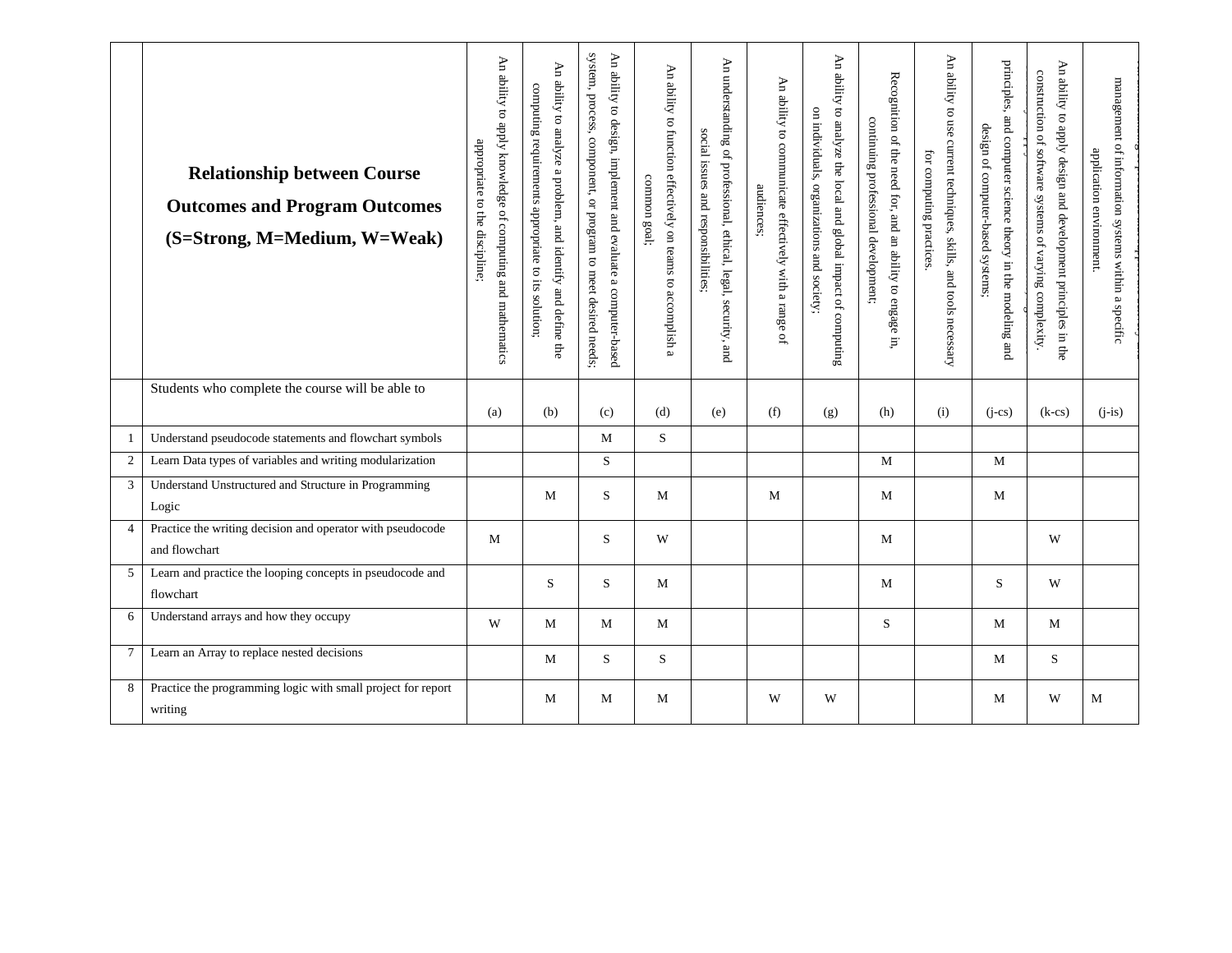#### **Major Topics Covered in the Course**

- 1. Writing Pseudocode
- 2. Drawing Flowchart
- 3. Working with Data
- 4. Creating Modules
- 5. Understanding Structure
- 6. Making Decisions
- 7. Looping
- 8. Arrays

#### **Assessment Plan for the Course**

Overall grade is based on the following:

- 10 % Class Participation (Attendance)
- 10 % Practical Assessment
- 30% Quiz
- 30% Writing Assignments
- 20% Tutorials/Test

# **Participation and Quiz**

Students are expected to participate in all class discussions and dialogues readings.

Students are expected to attend the class regularly.

Participation is a major factor in determination of the final grade.

There will be (15 minutes) quiz to 5 or 6 **times** in the classroom.

Students have to answer all quizzes.

#### Students are **not allowed to answer the quiz again**.

Quizzes will review material from all lessons and lesson topics.

Student will be required to complete the quiz with a passing score of 80% or higher.

#### **Practical Assessment Policy**

This is one-by-one assessment with activity deadlines for each student.

There will be **two practical assessments** for every student.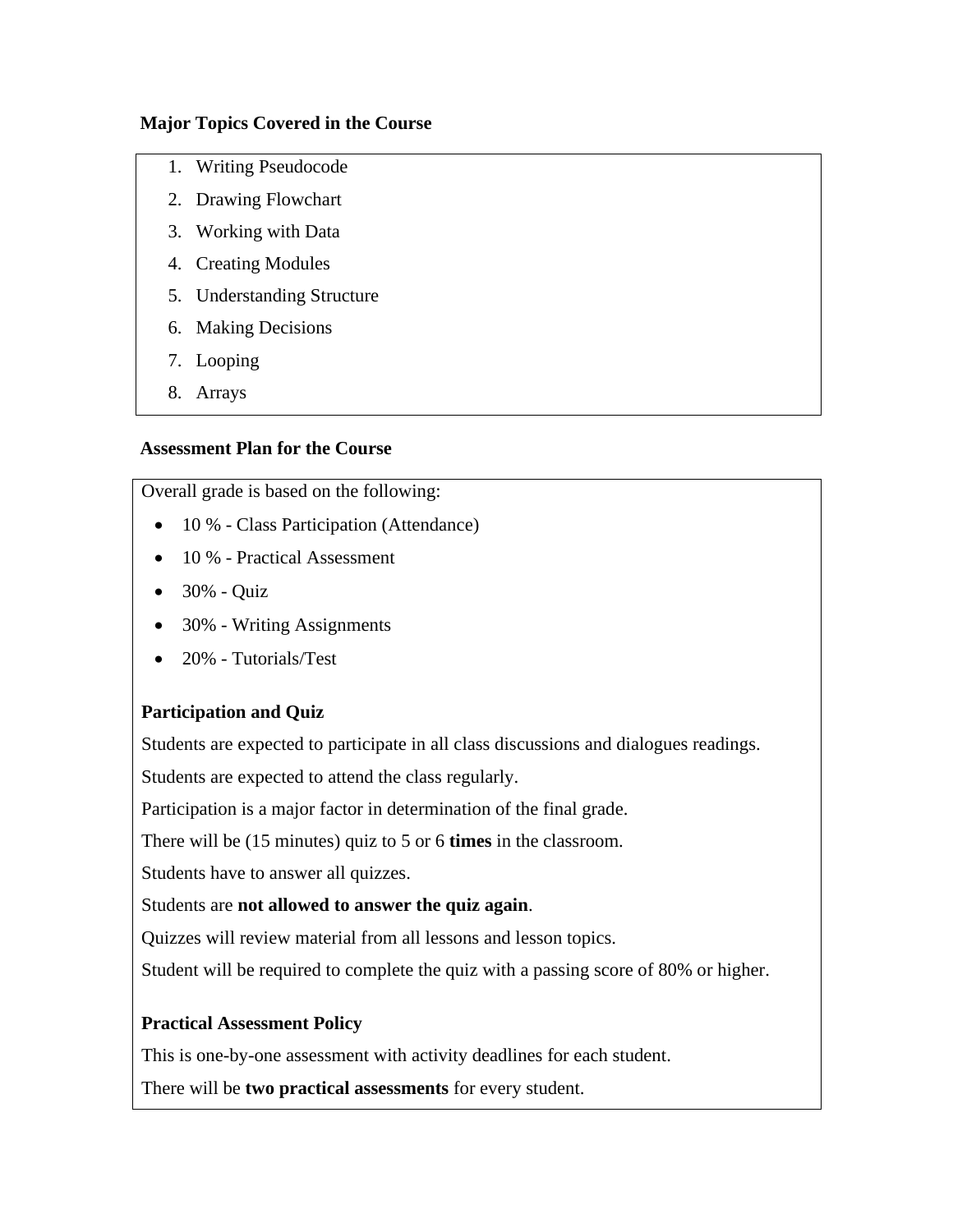Students are allowed to discuss about the task with others but they **are not allowed to copy** it.

If so, all students (with same answers) must be deducted 50% of their practical assessment mark. Students also need to clearly identify their task in practical assessment.

### **Assignment Policy**

This is one-by-one assignment with activity deadlines for each student.

There will be **three or four writing assignments** for every student.

Students are allowed to discuss about assignments with others but they **are not allowed to copy** it.

If so, all students (with same answers) must be deducted 50% of their assignment mark. Students also need to clearly identify their task in writing assignment.

# **Assignment Due Dates**

Each assignment can take at most one week and late assignments will be penalized at 5% per day unless an excused exception has been arranged such as medical leave.

If student hand in a late assignment, he/she must identify (i) how many day late this assignment is and (2) why.

# **Tutorial Policy**

There will be (30 minutes) Tutorial to **3 or** 4 **times** in the classroom.

Students have to answer all Tutorials.

Students are not allowed to discuss about Tutorial with others because they **are not allowed to copy** it.

If so, all students (with same answers) must be deducted 50% of their Tutorial mark.

# Students are **not allowed to answer the Tutorial again**.

Tutorials will review material from all lessons and lesson topics.

Student will be required to complete the Tutorial with a passing score of 60% or higher.

# **Plagiarism and Academic Honesty**

Plagiarism is using what another person has developed as your own words or thoughts. Plagiarism is never acceptable. UCSY requires students to conduct themselves honestly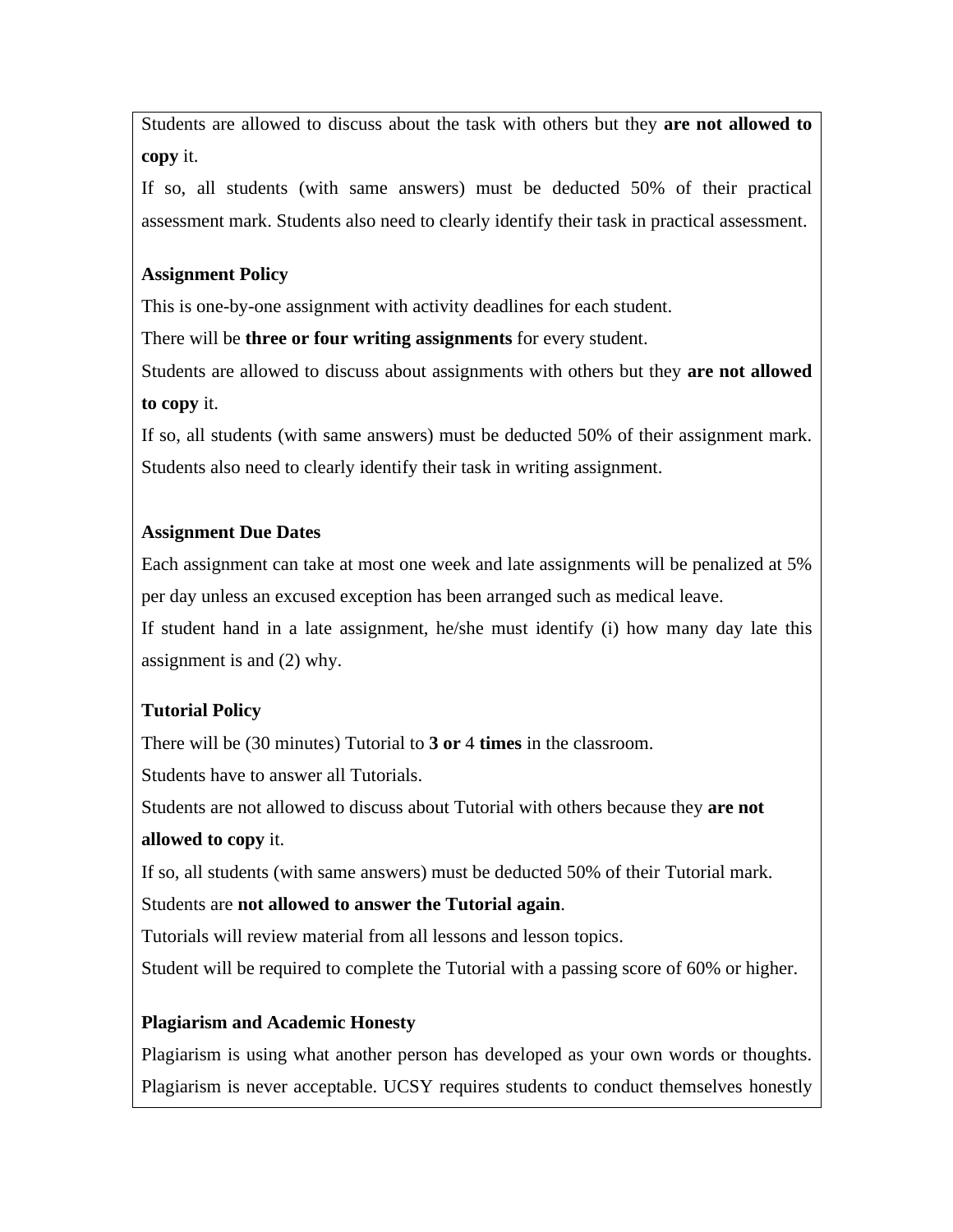and responsibly and to respect the rights of others. Cheating, plagiarism or other forms of academic dishonesty may result in disciplinary action and sanctions.

#### **IS-302 : Basic Data Processing First Semester**

**Text Book :** Program Logic and Design (6<sup>th</sup> Edition)

**Period :** 30 periods for 15 Weeks (2 periods \* 15 weeks)

| No. | <b>Chapter</b>                                                                                    | Page          | <b>Period</b>  | <b>Remark</b> |
|-----|---------------------------------------------------------------------------------------------------|---------------|----------------|---------------|
|     | Chapter 1 An Overview of Computers and<br>Programming                                             |               |                |               |
| 1.  | 1.1 Understanding Computer Systems                                                                | $2 - 20$      | $\overline{2}$ | Overview      |
|     | 1.2 Using Pseudocode Statements and Flowchart<br>Symbols                                          |               |                |               |
|     | 1.3 Using Sentinel value to End a Program                                                         |               |                |               |
|     | <b>Review Questions</b>                                                                           |               |                |               |
|     | Exercises 3,4,5                                                                                   |               |                |               |
|     | Working<br>with Data, Creating<br>Chapter 2<br><b>Modules And Designing High-Quality Programs</b> |               |                |               |
| 2.  | 2.1 Declaring and using variables and constants                                                   | $42 - 68$     | $\overline{4}$ | Detail        |
|     | 2.2 Assigning values to variables                                                                 |               |                |               |
|     | 2.3 Modularizing a program                                                                        |               |                |               |
|     | 2.4 Understanding the most common configuration<br>for mainline logic                             |               |                |               |
|     | 2.5 Creating Hierarchy Chart                                                                      |               |                |               |
|     | 2.6 Feature of good program design                                                                |               |                |               |
|     | <b>Review Questions</b>                                                                           |               |                |               |
|     | Exercises 1,2,3,5,6                                                                               |               |                |               |
|     | <b>Chapter 3 Understanding structure</b>                                                          |               |                |               |
| 3.  | 3.1 Understanding 3 basic structure                                                               | $95 -$<br>115 | 5              | Detail        |
|     | 3.2 Using Priming input to structure a program                                                    |               |                |               |
|     | 3.3 Structuring and Modularizing Unstructured<br>logic                                            |               |                |               |
|     | <b>Review Questions</b>                                                                           |               |                |               |
|     | Exercise 2, 3, 6,7                                                                                |               |                |               |